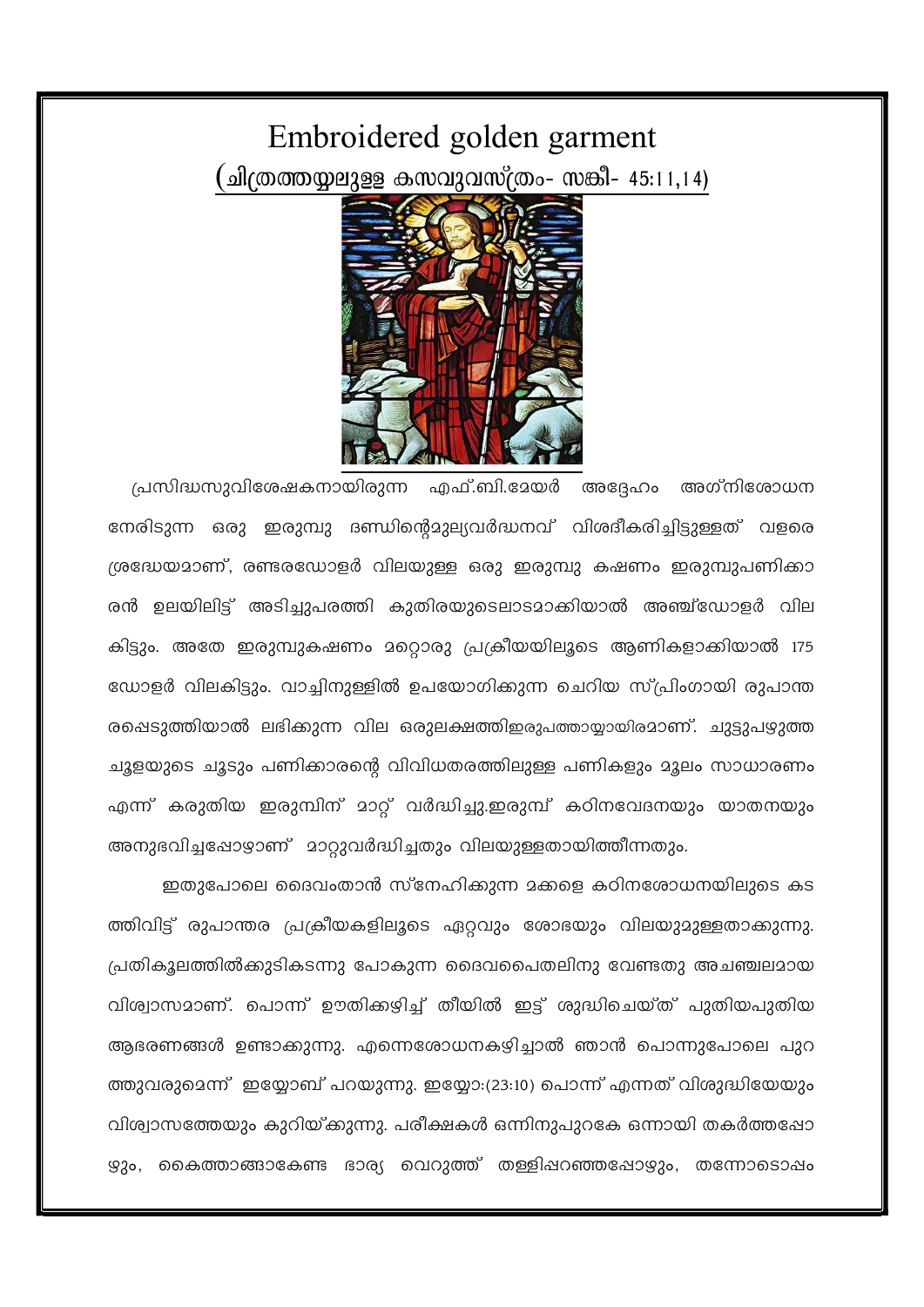ഇരുന്ന് ദുഃഖം പങ്കുവയ്ക്കുവാൻ വന്ന സുഹ്യത്തുക്കൾ പഴിച്ചപ്പോഴും ഇയ്യോബിനെ യഹോവ കൈവിട്ടില്ല .പരീക്ഷകൾ ഏറിവരുമ്പോൾ വിശ്വാസത്തിലും വിശുദ്ധിയിലും ഉറെച്ചു നിൽക്കുമ്പോൾ അത് പൊൻകസവായിമാറുന്നു. ഇയ്യോബ് പൊന്നുപോലെ പുറത്തുവരുമ്പോൾ ദൈവം പറഞ്ഞസാക്ഷ്യവചനമാണ്  $job$   $42:8$   $last.$ 

അനുദിനം ക്രിസ്തുവിന്റെ സാദൃശ്യത്തിൽ നാം വളരുത്തോറും നമ്മിൽ തേജസ് വദ്ധിക്കുകയും കഷ്ടതകൾ സാരമില എന്ന ധൈര്യം നിത്യതയുടെ ശക്തി നമുക്ക് തരുന്നു. അഷോൾ നമ്മുടെ കഷ്ടതകൾ പൊൻകസവുകളായി മാറുന്നു. കസവുവസ്ത്രങ്ങൾ ചിത്രത്തയ്യലുള്ളതാകുമ്പോൾ അതിന്റെ മാറ്റ് വദ്ധിക്കുന്നു. മനോഹരചിത്രങ്ങൾ കഷ്ടപ്പെട്ടാണ് വസ്ത്രങ്ങളിൽ തുന്നിപിടിപ്പിക്കുന്നത് ചിത്രത്ത യ്യൽ പരിപൂണ്ണതയുള്ളതാകണമെങ്കിൽ കഷ്ടഷാടുകൾ ഹൃദയത്തെ തകർക്കാ മ്പോഴും ധൈര്യത്തോടെ അത് സഹിച്ചേ മതിയാകുകയുള്ളൂ. അഷോൾ മാത്രമേ നമ്മുടെ ചിത്രത്തയ്യലുള്ള വസ്ത്രം ഭംഗിയായി പൂർത്തീകരിച്ച് ലഭിക്കുകയുള്ളൂ. യേശുവാണ് നമ്മുടെ ഉത്തമമാതൃക. അവൻ തന്നെയാണ് ചിത്രത്തയുലുള്ള പൊൻക സവുവസ്ത്രം നമുക്ക് തരുന്നത്. ഇയ്യോബിന്റെ വസ്ത്രം ചിത്രത്തയ്യലുള്ള കസവുവ

നമ്മെ വാക്കുകളാലും പ്രവർത്തികളാലും വേദനിഷിക്കുന്നവർക്കു വേണ്ടി സ്തേഫാ നോസിനെഷോലെ പ്രാർത്ഥിഷാൻ ശ്രമിക്കുക. പ്രാർത്ഥന നമ്മെ ശക്തിപ്പെടുത്തുന്നു. അഷോൾ പരിപൂർണ്ണതയുള്ള ചിത്രത്തയ്യലുള്ള കസവുവസ്ത്രം നമുക്ക് ലഭ്യമാകു ന്നു. പ്രീയ കുഞ്ഞുങ്ങളേ! ഇനി മുതൽ പ്രതികൂലത്തെ നോക്കി നിരാശയുടെ വാക്കു കൾ പറയാതെ ശക്തനായവൻ തരുന്ന മനോഹര വസ്ത്രത്തെ നോക്കി ധൈര്യ ത്തോടെ മുൻപോട്ടു പോകുക. ദൈവം കൂടെയുണ്ട്.

സ്ത്രമാക്കി നൽകിയത് യഹോവയത്രെ  $\mu$ iob 42:10,12

യഹോവ നിങ്ങളെ ശക്തരാക്കട്ടെ.

ശാന്തമ്മ വർഗ്ഗീസ് **Santhamma Varghese** biblestudy.co.in biblestudy.co.in@gmail.com facebook.com/biblestudyind instagram.com/biblestudy.co.in